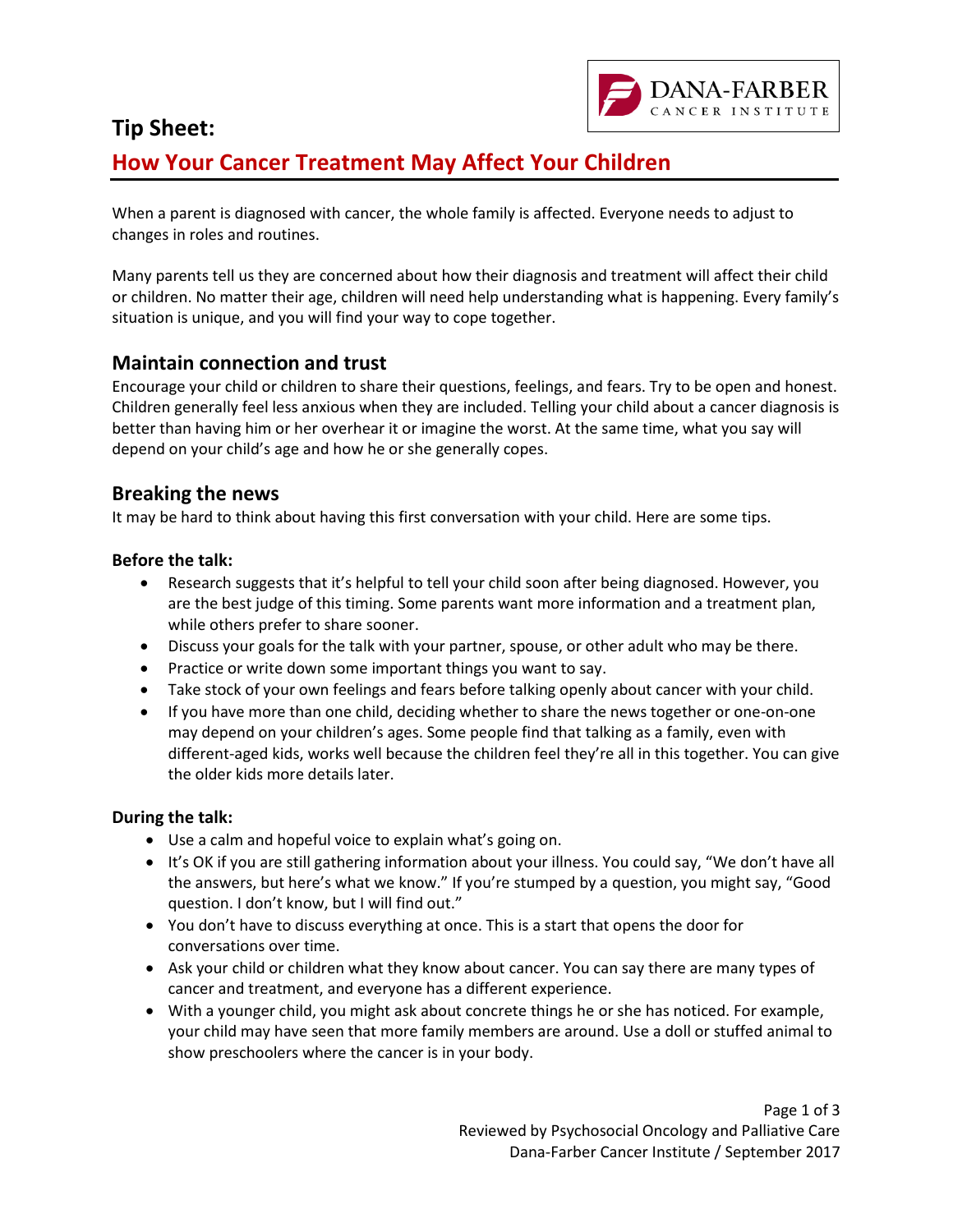- Assure your child or children that they did not cause your cancer, they will not catch it, you will always love them, and you and others will take care of them.
- Encourage your child or children to express their feelings, and explain that their worries are normal. It's fine to be sad or cry yourself, but it's best to focus on them.
- Some children may not feel comfortable talking at the moment or may take longer to adjust to the news.
- Children will often let you know when they've heard enough. For example, after a few minutes, a young child may say, "Can I have a snack now?"

#### **During treatment and beyond:**

- Consider setting aside a regular check-in time for questions and updates.
- Naming feelings can be useful. Your partner might say, "I was a bit scared today because mom was having her first chemo, and I wondered how it would go."
- Prepare your child for possible side effects of your treatment. You might say, "The chemotherapy may make my hair fall out, but it will grow back, and you can help me pick out scarves and hats."
- Notice changes in your child's moods or behaviors. For example, your son or daughter may be unusually clingy, angry, sad, or withdrawn, or do poorly in school. Find a quiet moment to ask what's going on. Your child's mood may have nothing to do with your health.
- Children's reactions may change during your illness. A child may go from supportive to resentful about your cancer's impact on his or her life. Agree that the situation is unfair and work on solving problems together.
- Remember that kids are quite strong. Many families grow closer during a parent's illness.

#### **Questions about death:**

Your child may ask if you're going to die. Most parents dread this question because they're not sure what to say, or how their child will react. It's helpful to explore your child's worries. You might ask, "What makes you ask that question now?"

How you answer may depend on your child's age and your diagnosis. Consider saying something like, "People do sometimes die from cancer, but lots of people don't. My doctors and I are doing everything possible to take care of me." Share positive news about your health whenever you can. When you speak calmly, focus on how you will live, and address their concerns directly, you send a message that your family will cope with whatever comes.

## **Practical matters**

- **Maintain routines:** Continue your family routines and rules (around mealtimes, bedtimes, etc.) as much as possible, even if other people are helping out. Structure helps kids feel safe and supported. Encourage your child or children to continue seeing friends and doing activities, because having fun helps them recharge and de-stress.
- **Develop a support network**: It can be hard to ask others for help, but doing so can reduce your stress and teach children that families don't have to face troubles alone. For example, you might have a friend or relative drive your child to soccer practice or prepare a dinner.



Page 2 of 3 Reviewed by Psychosocial Oncology and Palliative Care Dana-Farber Cancer Institute / September 2017